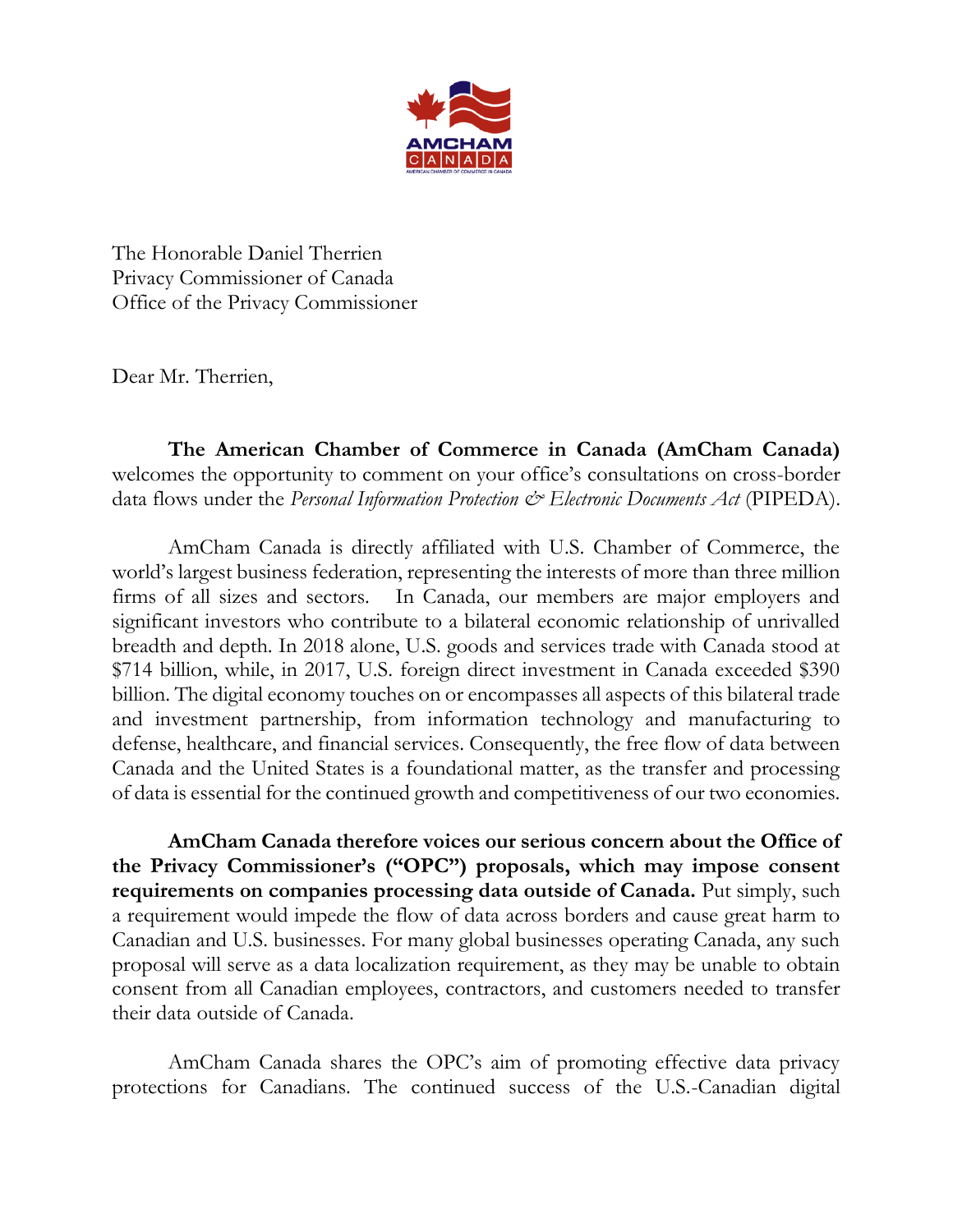economy, however, requires governments on both sides of the border to uphold their trade obligations and pursue a stable, interoperable regulatory environment. The OPC's proposal runs counter to both of these imperatives. As described in further detail below, placing such a restriction on cross-border transfers of data runs counter to Canada's obligations under the United States-Mexico-Canada Agreement ("USMCA"), which generally prohibits the participating nations from restricting the flow of personal information between one another.<sup>1</sup>

**AmCham Canada requests that the OPC refrain from further action on this issue, unless otherwise directed by the Canadian Parliament.** We firmly believe that fundamental changes to PIPEDA and the Canadian privacy regime, such as those contemplated by the OPC, should be left to Canada's elected representatives. The upcoming federal elections in October, together with the proposed ratification of USMCA, only underscores the need for the OPC's restraint, as further action by your office may preempt the legislative process. We have outlined detailed comments below.

### **The Proposal will Disrupt U.S. & Canadian Businesses**

In its past and current consultations, the OPC has proposed to reinterpret PIPEDA in a manner that would require companies to obtain consent from data subjects before transferring data outside of Canada for processing. The proposal will affect nearly all cross-border business that relies on the flow of data to and from Canada, in sectors ranging from information technology, agriculture, and manufacturing to healthcare, defense, and financial services.

If enacted, this proposal will cause serious disruption to Canadian and U.S. firms. The measure will create a de facto data localization requirement in Canada, as global companies will find it difficult to obtain consent from all Canadian employees, contractors, and customers. Consequently, many companies may reluctantly withdraw their operations from the Canadian market, negatively impacting consumer expectations and brand engagement for both Canadian consumers and businesses. Such a requirement would also limit the access of Canadian businesses , including to U.S. based cloud computing infrastructure. The proposal will also disrupt existing Canadian and U.S. businesses who may have infrastructure and business processes established across the border and who do not segregate customers and employee information by country.

As well, the OPC should consider the impact these guidelines will have on the services available to Canadian businesses. By reducing the choice of providers

<sup>&</sup>lt;sup>1</sup> See the U.S.-Mexico-Canada Agreement, Article 19.11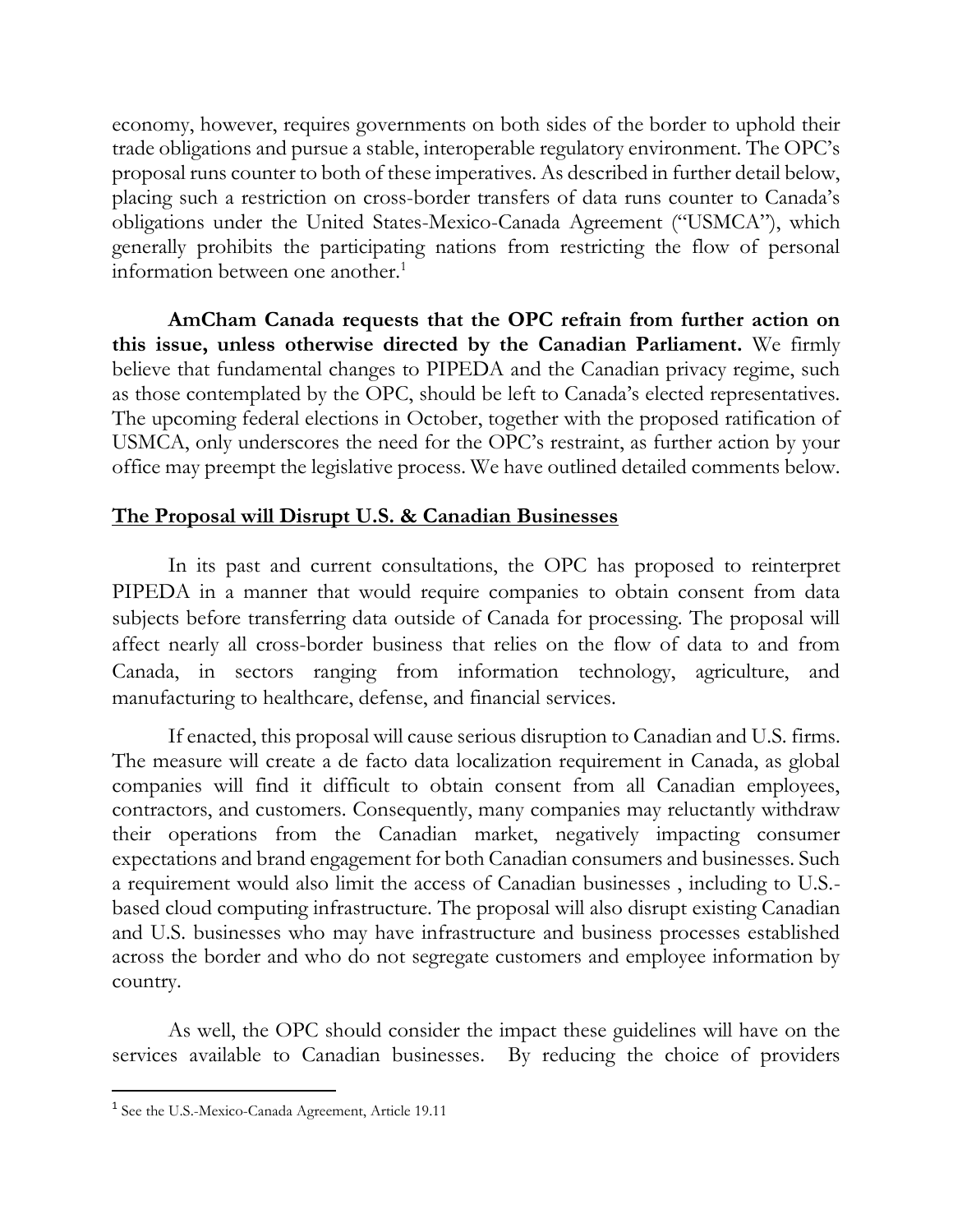operating in Canada, the proposal will diminish competition, resulting in higher prices for cloud computing services and reduced choice and innovation in the Canadian market.

### **The Proposal will Not Advance Canadian Privacy Protections**

AmCham Canada agrees with the OPC about the importance of promoting effective privacy protections in the context of cross-border data flows. Our parent, the U.S. Chamber has been a leader on data privacy matters both in the United States and internationally and has promulgated principles that balance robust privacy protections with the need for innovation.<sup>2</sup> What remains unclear is how the OPC's consent requirement will enhance individual privacy protections.

As the OPC acknowledges in its most recent consultation, organizations will still be subject to the accountability principle under PIPEDA if the change to its guidelines are enacted. A consent requirement adds nothing to these standards, as data privacy and security protections are not based on location, but on the underlying infrastructure and administrative and technical safeguards being implemented by organizations. Moreover, a consent requirement will burden end-users with confusing information, obscuring relevant information about how personal data is used and imparting a false sense of security. The OPC's proposal will arguably reduce the privacy protections of Canadian citizens, as state-of-the-art cybersecurity practices entail aggregating and analyzing data from across different markets to protect networks.

### **Considerations for any Future Privacy Law or PIPEDA Amendments**

As Canada considers long-term amendments to PIPEDA or the consideration of a new privacy law, we encourage consideration of the following principles that will enhance personal data protection, further the trust relationship between companies and their customers, and enable innovation while also avoiding regulatory fragmentation that undermines all three goals.

Individuals should have the right to exercise control over the use of their personal data where reasonable to the context surrounding the use of personal data. These individual control rights, consistent with the rights and legal obligations of other stakeholders, include the right to access, correct, port, delete, consent, and object to the use of personal data about themselves.

<sup>&</sup>lt;sup>2</sup> [U.S. Chamber of Commerce Privacy Principles.](https://www.uschamber.com/issue-brief/us-chamber-privacy-principles)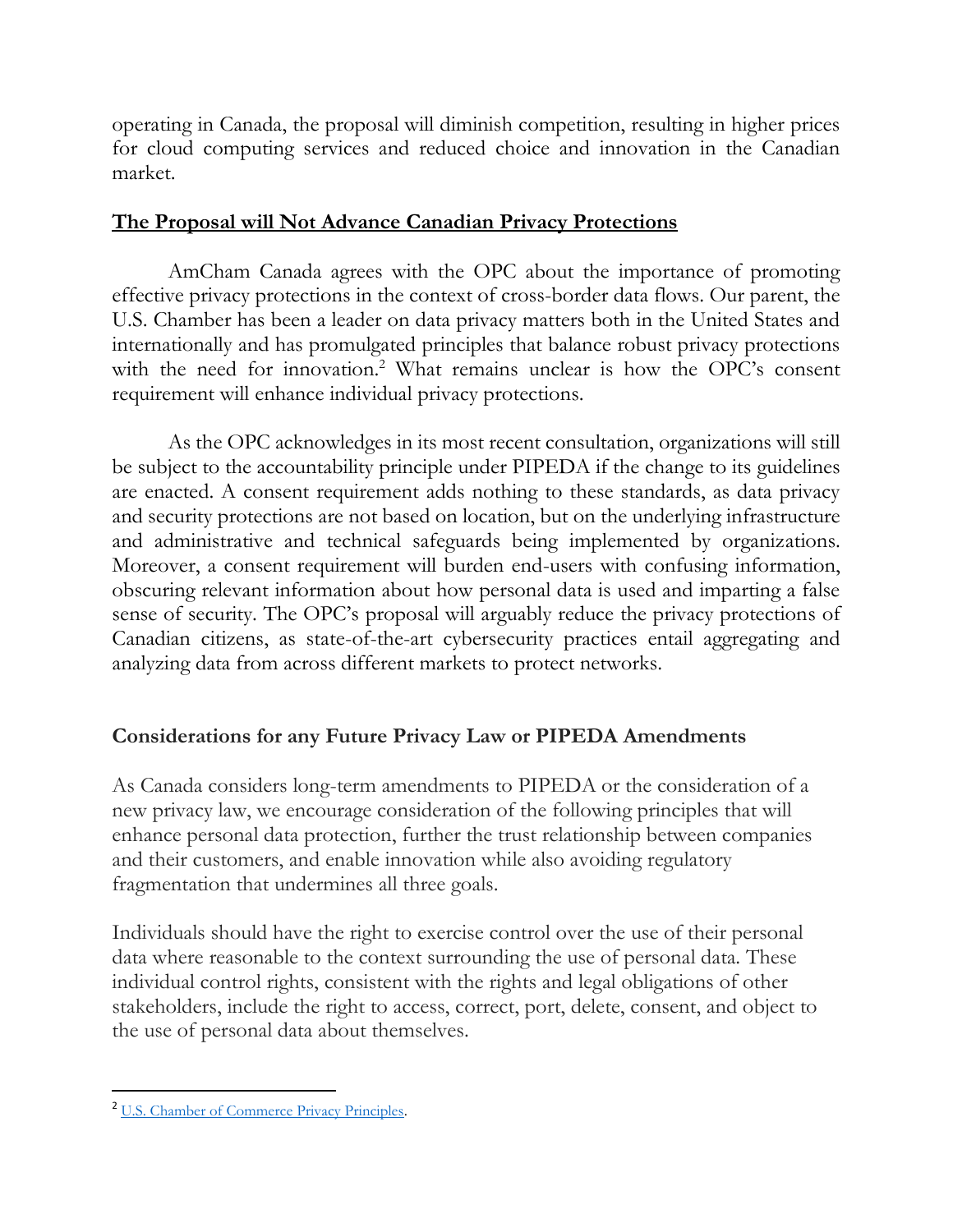**Sensitive Data:** Individuals should have the right to expressly and affirmatively consent to the use of their sensitive personal data, unless such use is necessary based on the context or otherwise permitted under applicable law.

**Access, Objection, Correction, Deletion, and Portability Controls**: Subject to the context considerations of the following subsection, where reasonable, individuals should have the right to the following:

- be informed about the categories of companies who are collecting their personal data and how they are using it;
- access in a timely manner personal data collected from them;
- object to the use of their personal data
- rectify, complete, or delete inaccurate or incomplete personal data;
- have an entity delete their personal data; and
- obtain and port personal data that they provided to the entity across different services.

**Enabling Context-Based Individual Control:** While individual control mechanisms may differ in design features and deployment, and may also evolve over time, they should always provide individuals with reasonable transparency and the means to exercise the rights laid out above to the extent they are appropriate to the context surrounding the use of that personal data.

Key considerations in determining the appropriate level and means of enabling individuals to exercise control over the use of their personal data in a particular context should include, but are not limited to:

- extent, frequency, nature, and history of interactions between individuals and an entity, if any, and whether the personal data being used is inferred;
- expectations of reasonable users about how an entity uses their personal data, including through any notice it provided;
- extent to which personal data is exposed to public view;
- extent to which personal data is pseudonymized and the probability and ease of reversing that pseudonymization for any given entity that has access to such data;
- practical difficulty or infeasibility of accessing or deleting data from backup systems or archives, or segregating the individual's personal data from others in order to enable access;
- benefits to individuals and society of a certain use of personal data;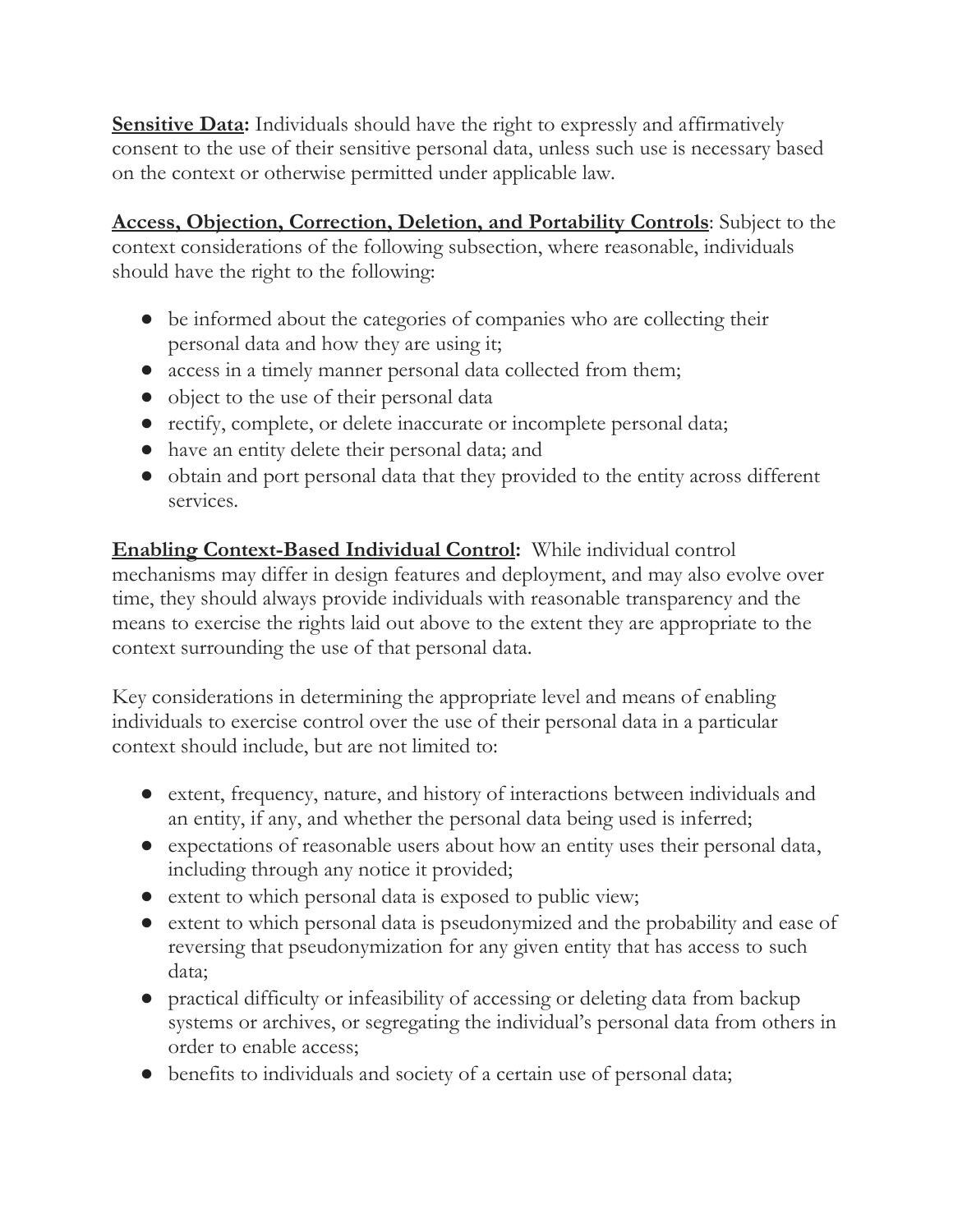- types of personal data that need to be used for an entity's customary internal operations;
- age and sophistication of individuals to whom an entity targets or markets its goods or services, including whether it is directed toward minors or the elderly;
- sensitivity of the personal data being used;
- reasonably discernible potential privacy risks of an entity's planned use of personal data; or
- extent to which personal data is processed to protect the vital interest of the individual or necessary for the performance of a task carried out in the interest of public safety, for law enforcement purposes, or in the exercise of the official authority vested in the controller entity.

General organizational accountability for data protection should be the foundation to ensuring consumers data is processed in accordance with consumer expectations. This includes where data is being transferred between the same entity across borders, or between entities across borders. The requirements for an accountable data protection program may vary depending on the organization but may include aspects like an independent office of data protection, impact assessments on processing activities (including data transfers where appropriate) that may be made available to regulators upon request/investigation, contractual safeguards, transparency to consumers about what data is being collected, how it is used, and when it is shared. A flexible view of accountability is necessary to ensure that small and medium size enterprises that process and transfer data across borders do not need to take on additional compliance obligations beyond what is proportional given the consumers, the types of data, and the processing activities.

We believe that ensuring organizational accountability (see above for non-exhaustive examples of elements for organizational accountability) can effectively protect consumer data privacy by placing the onus on organizations to ensure they are considering the impacts on consumers of data transfers both within and outside the organization and holding the organizations accountable where harm occurs by virtue of a transfer and where reasonable precautions to protect consumer data were not taken.

### **The Aim of the OPC's Consultations Is Unclear**

While AmCham Canada thanks the OPC for its efforts to refine its consultations, what remains unclear in the original, supplementary, and reframed documents is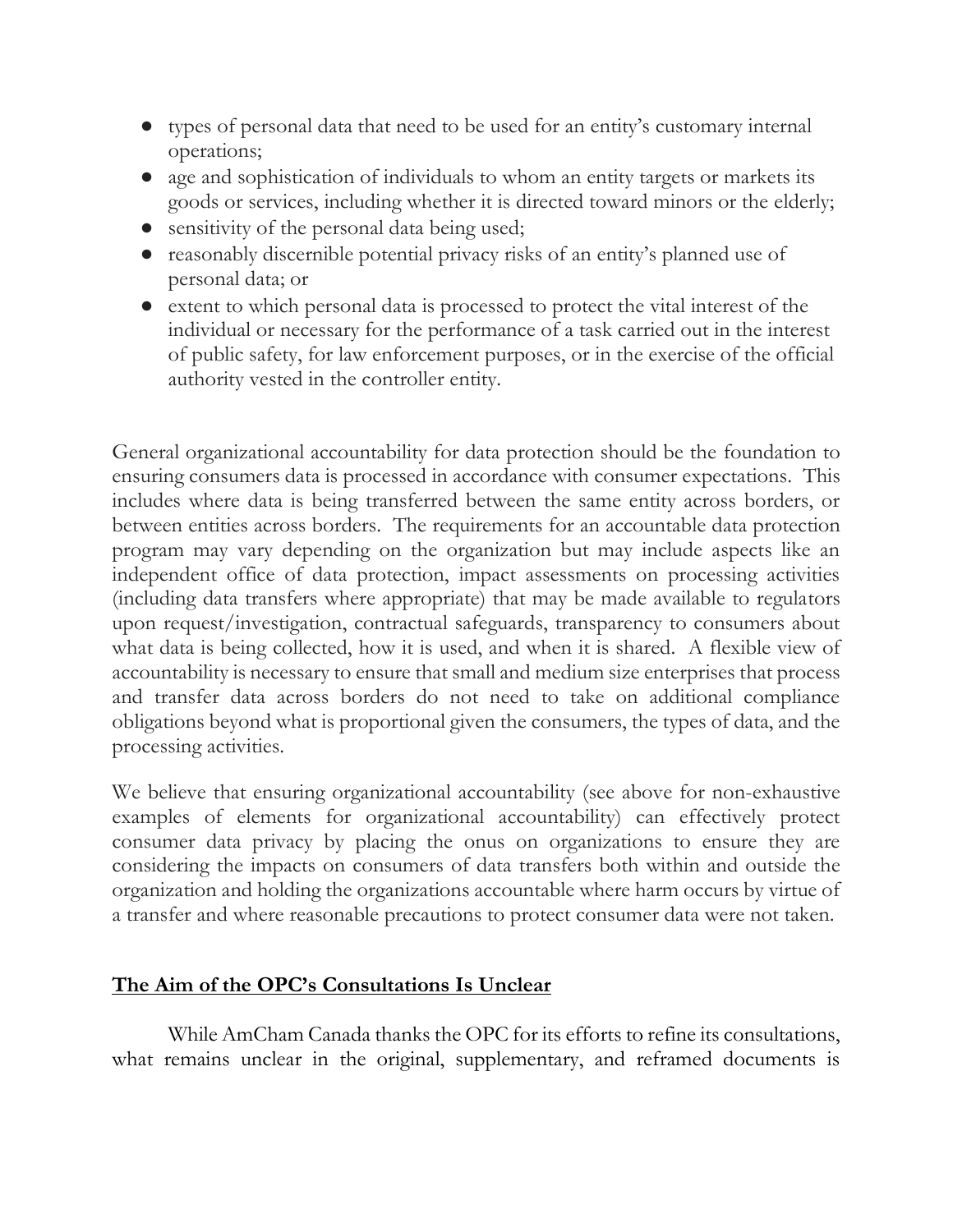whether the OPC is reacting to specific inadequacies in the Canadian accountabilitybased privacy regime that has been in place under PIPEDA.

The consultation documents reference the OPC's investigation of the Equifax data breach, but do not elucidate how this represents a failure of organizational accountability beyond the circumstances applicable to the findings from the investigation. Instead, the OPC has put forward a reinterpretation of PIPEDA to justify the imposition of a consent requirement on cross-border data transfers, conflating the act of "transferring" data with the "disclosure of information." Yet two different terms were used in the law. If the Parliament of Canada had wanted to require consent for such a transfer, it would have chosen not to use the term "transfer" in the legislation in the context of third-party processors and would have used instead the word "disclosure".

Contrary to the OPC's consultation, the AmCham Canada believes Parliament was clear when drafting PIPEDA. As per s.5 (3), consent is required for the collection, use and disclosure of personal information for a purpose that a reasonable person would consider appropriate.<sup>3</sup> Once consent has been obtained for a certain collection and use, organizations are free to process the data collected to satisfy that purpose, whether the processing occurs in-house through its own personnel and equipment or through third party processors. Third party processors are not data controllers of their own rights, but rather merely act on behalf of and as per the instructions of the parties that have hired them to perform certain functions. As a result, legally, the operation of s.5(3) and of principle 4.1.3. of Schedule 1 of PIPEDA confirm that making personal information available to a third party for the sole purpose of processing is not a disclosure—but rather an activity that supports the use for which consent was obtained—and for which the transferring organization remains accountable. We add that, if the OPC perceives PIPEDA to be deficient, it should clarify the specific deficiencies in the current regime and how a consent requirement would advance effective privacy protections.

The OPC correctly recognizes that, by issuing its *Digital Charter* and its whitepaper on *Strengthening Privacy for the Digital Age*, the Government of Canada will review the status of the Canadian privacy regime and determine whether any updates to PIPEDA are needed. Yet the OPC has chosen to move forward with its consultation, noting that "legislative changes could take years." **While the OPC is an independent Agent of Parliament, given the impact its proposal will have on cross-border business and investment activity, we firmly believe that such fundamental questions regarding PIPEDA should be left to Canada's elected representatives**.

<sup>3</sup> [Personal Information Protection & Electronic Documents Act](https://laws-lois.justice.gc.ca/PDF/P-8.6.pdf)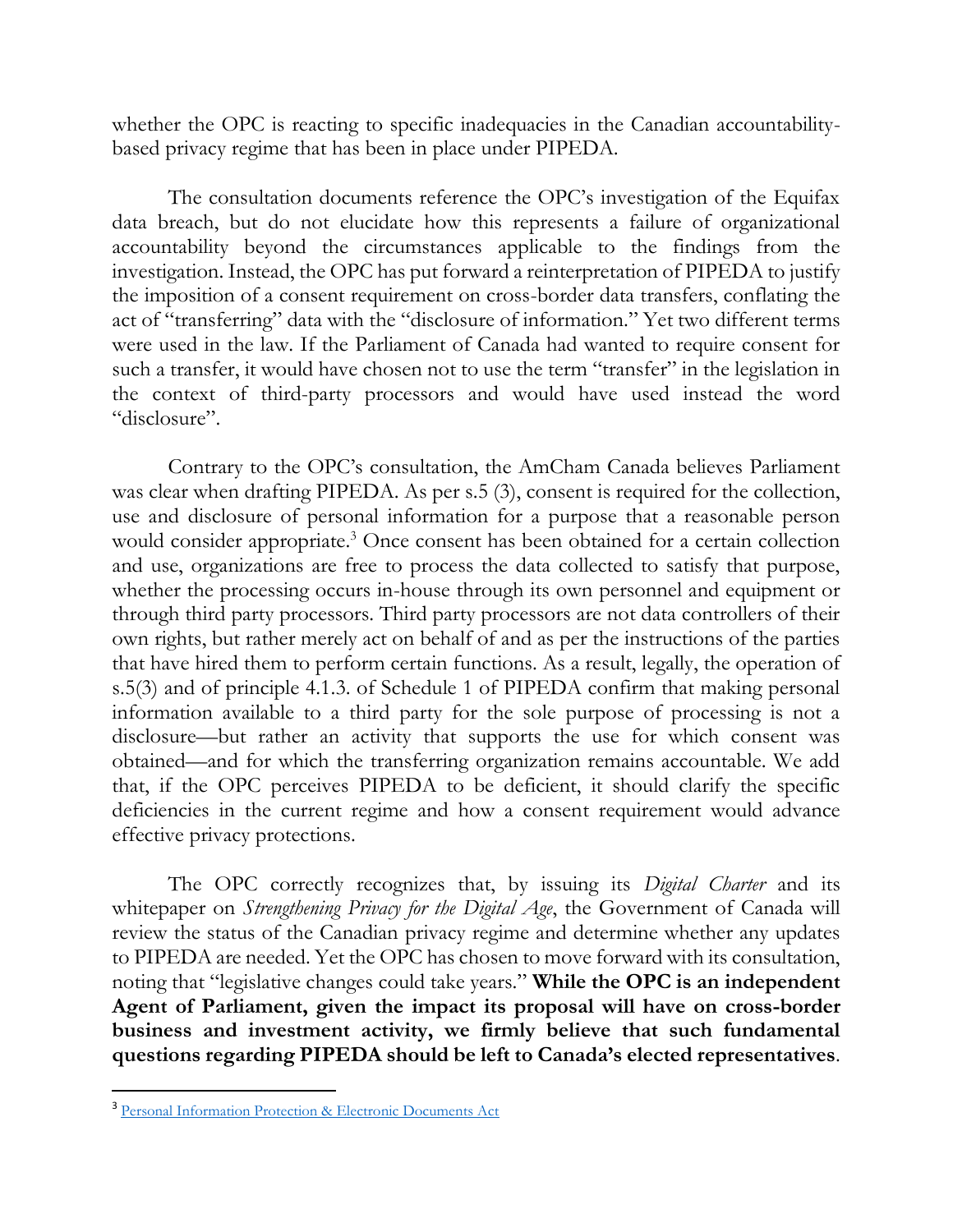The Canadian Government and the Canadian Parliament are best suited for weighing the high-stakes and various interests represented in this matter. Any action to continue beyond this consultation will exacerbate uncertainty in the business community.

#### **The Proposal is Inconsistent with Canada's Trade Obligations**

As a global leader in the digital economy and as an active supporter of open digital markets, the Government of Canada has recently undertaken trade obligations to uphold the free flow of data across borders. It made these obligations under the Comprehensive and Progressive Agreement for Trans-Pacific Partnership (CPTPP) and the new U.S.-Mexico-Canada Agreement (USMCA). The OPC's proposal is inconsistent with both the spirit and the letter of these agreements.

Under the CPTPP, Canada has agreed to not impose restrictions on transfers of data greater than is required to achieve a legitimate public policy objective. The protection of personal information is a legitimate public policy objective. As indicated above, though, the OPC's proposal to require consent for cross-border transfers for processing does not enhance data privacy protections, and thus violates this commitment. Similarly, Canada had agreed to promote mechanisms that encourage compatibility between different privacy regimes. The OPC's proposals run counter to this commitment.<sup>4</sup> While the U.S. is not party to CPTPP, many Chamber members engage in cross-border trade between Canada and other CPTPP parties, thereby benefiting from the regulatory stability the agreement is meant to confer.

Canada has agreed to more substantial commitments in the new USMCA.<sup>5</sup> According to Article 19.11, no party shall prohibit or restrict the cross-border transfer of information, including personal information, by electronic means. While parties may adopt measures inconsistent with this commitment if it is necessary to achieve a legitimate public policy objective, the measure: 1) must not be applied in a manner that would constitute an arbitrary or unjustifiable discrimination or a disguised restriction on trade; 2) should not impose restrictions on transfers of information greater than are necessary to achieve the objective. As stated earlier, personal data that is transferred from Canada to the United States will continue to be protected by the same accountability measures, regardless of whether or not consent is obtained. It is therefore unlikely that the OPC's measure meets the standard set by the USMCA.

The USMCA further requires the Canadian privacy framework to consider principles and guidelines of relevant international bodies, such as the *APEC Privacy* 

<sup>4</sup> [Comprehensive & Progressive Agreement for Trans-Pacific Partnership,](https://www.international.gc.ca/trade-commerce/trade-agreements-accords-commerciaux/agr-acc/tpp-ptp/text-texte/14.aspx?lang=eng) Article 14.8 and 14.11

<sup>&</sup>lt;sup>5</sup> See United States-Canada-Mexico Agreement, Chapters 17 and 19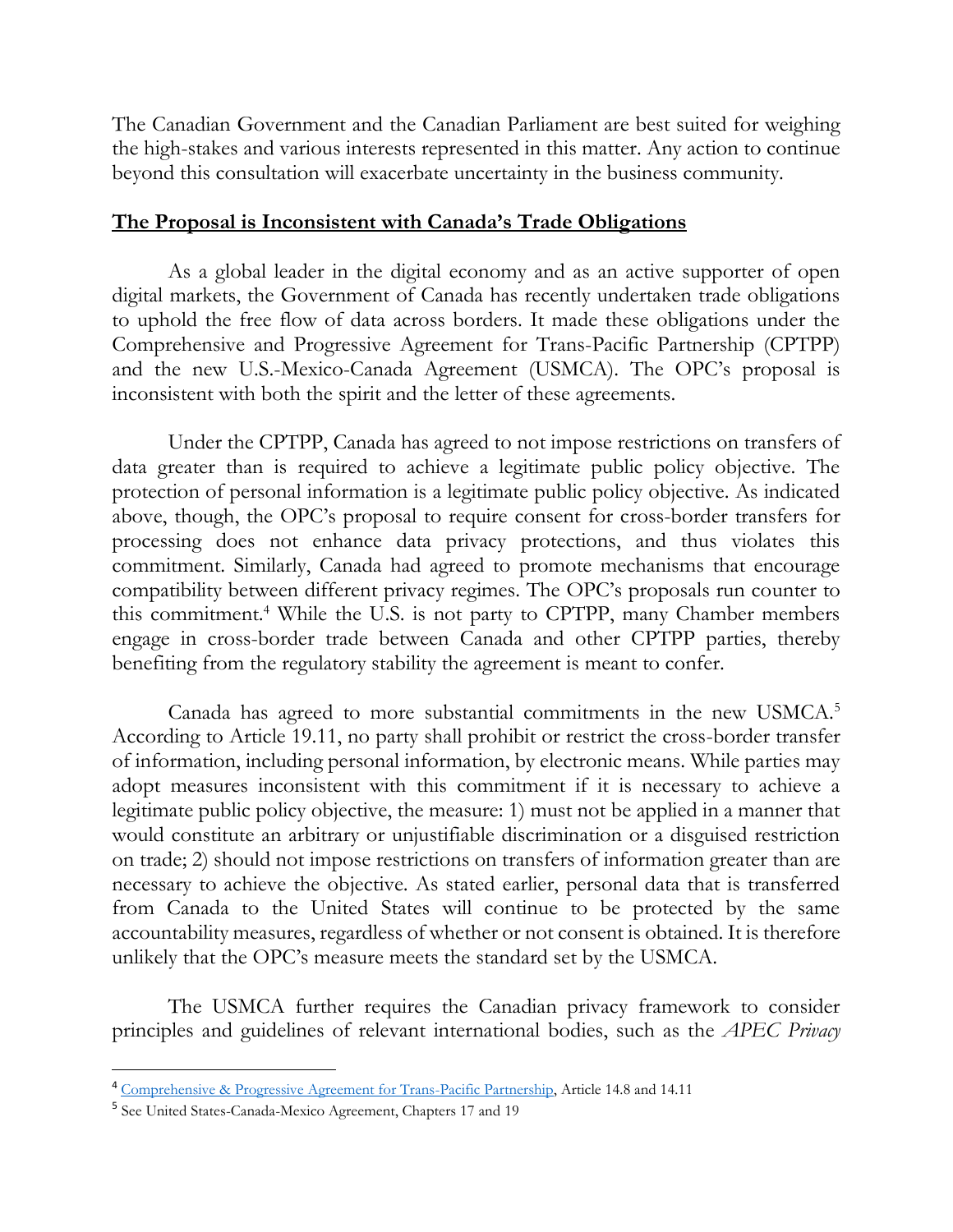*Framework* and the *OECD Recommendation of the Council concerning Guidelines Governing the Protection of Privacy and Transborder Flows of Personal.* Canada is a part of APEC, has helped develop and endorsed the *APEC Privacy Framework* ("Framework"), and has helped develop and joined the APEC Cross-Border Privacy Rules ("CBPR") system. The CBPRs do not provide for choice or individual consent with respect to cross-border data transfers. Such an option would be inconsistent with the APEC Framework and the CBPR's premise of providing accountability-based protections to the information regardless of geographic location. The OECD Recommendations similarly bolster the accountability approach to transborder data flows. As stated in Article 19.8, any restriction on cross-border flows of personal information are necessary and proportionate to the risks presented. The OPC has made no indication that its measures are informed by a risk-based understanding.

# **Global Harmonization and Regulatory Consistency**

Policymakers should avoid measures that impede the global interoperability of data protection and privacy models, such as prohibitions on the transfer of personal data abroad and the extraterritorial application of privacy/data protection measures.

Regulations for cross-border data transfers should be technology and industry neutral and ensure interoperability between regional legal regimes. We favor outcomeoriented frameworks that ensure consumer rights are respected while utilizing recognized security standards (e.g., ISO and others) to safe guard consumer data during cross-border transfers.

# **A Consent Requirement is Inconsistent with Other Data Transfer Norms**

The OPC's proposal is at odds with other international norms and not only those set by APEC and the OECD. Most prominently, the proposal runs counter to the European Union's General Data Protection Regulation ("GDPR"). The GDPR treats consent as one of many avenues for international data flows, including binding corporate rules, standard contractual clauses, and approved certification mechanisms. Binding corporate rules, in particular, require that the security and confidentiality of all proprietary information and data, including personal data, are safeguarded in accordance with applicable laws and regulations. Accountability mechanisms such as BCRs are the most effective means of protecting personal data across border.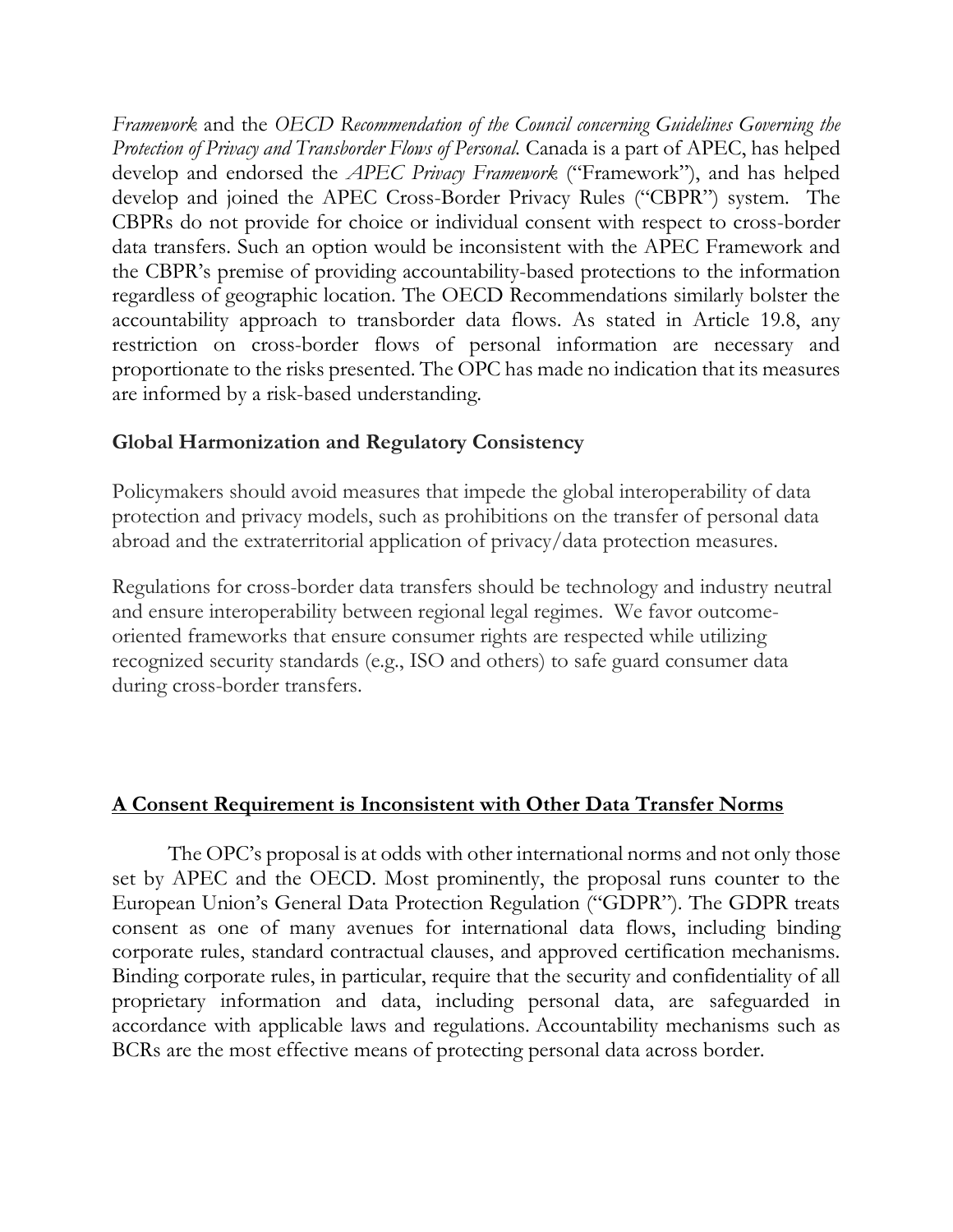Under the GDPR, consent is only one derogation from these mechanisms, rather than an overriding requirement imposed on cross-border transfers. Legitimate business interest is recognized under the GDPR and is the most efficient and practical means of ensuring that personal data is collected and used appropriately. Consent by a citizen can be revoked easily or arbitrarily and undermines many business models that rely on the collection of data from a customer.

### **Consent Requires Reasonable Context and Clear Guidance**

International data transfers and meaningful privacy protection are not mutually exclusive or antagonistic goals. The collection, use and disclosure of personal data by organizations should be done in a manner that recognizes both the right of individuals to make informed decisions concerning their personal data and the need in many cases of organizations to collect, use or disclose it. We understand and respect the OPC's position that individuals should have increased say in whether and how their personal data is used, transferred, and stored. However, sole reliance on consent will not necessarily provide individuals with this control or knowledge, and it can severely limit the ability of Canadian consumers and companies to access innovative digital services. "Notice fatigue" makes consent requirements less effective, rather than more impactful, as individuals are faced with a pop up or privacy policy to click through each time they access a website, making them less – not more – likely to read through and take seriously the information provided. It also may obscure more relevant issues about how their data is used and provide a false sense of security to end-users their data is more secured as cyberattacks are not based on geographical location but the underlying infrastructure.

Similarly, this policy may impact Canada's ability to remain globally competitive by leveraging cloud computing and other services available outside Canada. New, innovative services often don't have the ability to use data centers in every market where they work, or they provide services based around data processing at a certain location. It may also prevent Canadian individuals or businesses from using the most cost-efficient services, and limiting where those activities can take place may reduce choice or increase cost for consumers. Furthermore, many multinational companies do not separate customer information between their affiliates by country, making compliance with such a policy more difficult.

Consent is just one important mechanism that can help balance these rights, but it should not be the sole basis for managing data processing activity. Effective, meaningful consent is sensitive to context. For example, the OPC's 2018 *Guidelines on Meaningful Consent* acknowledge that, "Consent should remain central, but it is necessary to breathe life into the ways in which it is obtained." Factors such as the sensitivity of data, the risk to the person from its use and the relative value generated by its processing should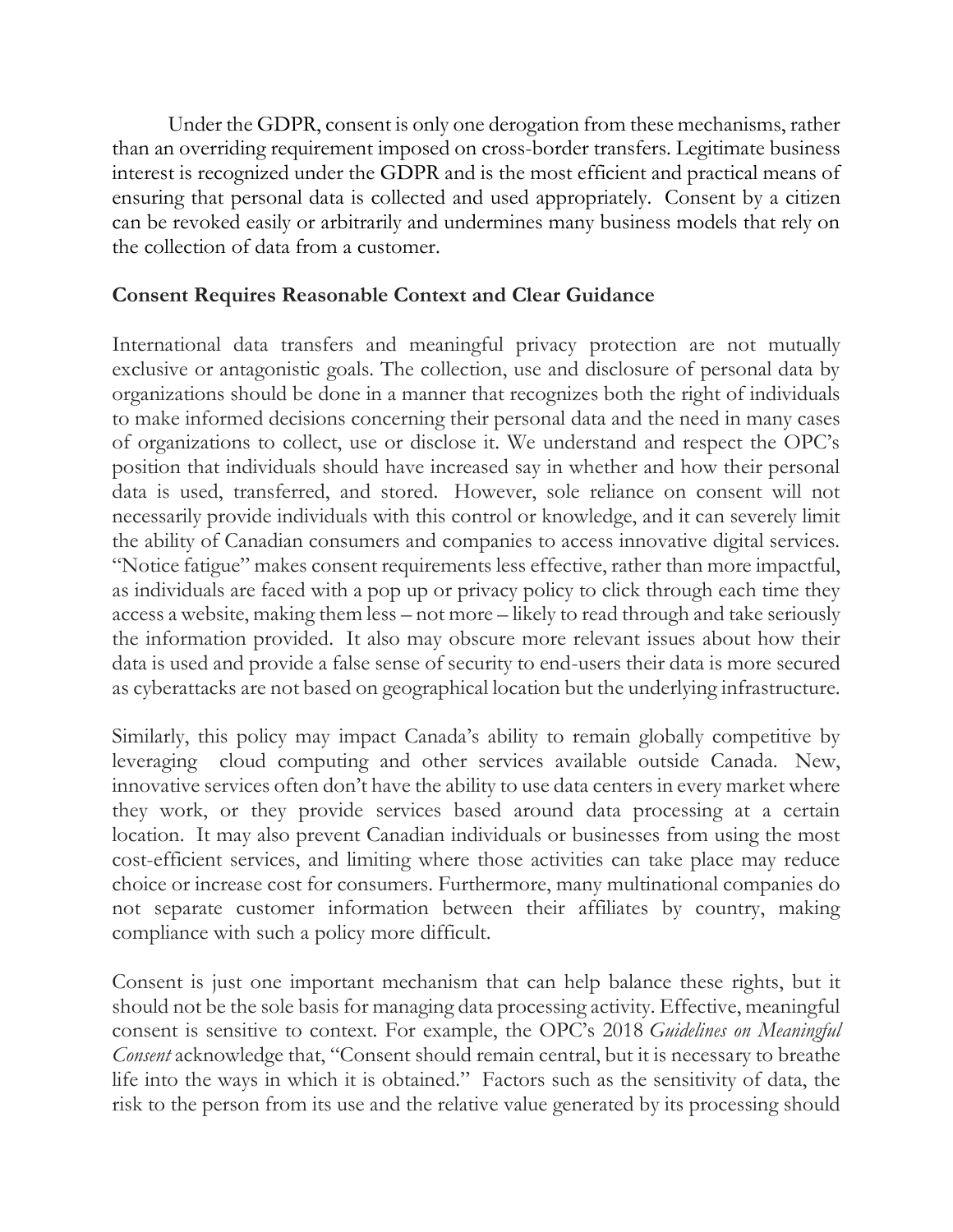all factor in the calculation of which type of consent would be most reasonable. Therefore, it should not always be necessary to rely on specific consent; instead, consent should be given in an informed and unequivocal way, thereby balancing the protection of personal data and innovation.

While consent has traditionally been an important mechanism of individual protection, as it seeks to empower data subjects to make informed decisions about whether and how their data can be used, it has practical limits. With the rise of innovations that rely on cloud computing, big data and the Internet of Things (IoT), relying exclusively on notice and consent mechanisms as the primary means for legitimizing data collection is no longer practicable. In the absence of an interface or a direct relationship with the data subject, obtaining consent is often impossible in practice. Further, identifying the legal grounds for processing data provides more certainty for data controllers so they can comply more easily and effectively with the law. PIPEDA has upheld some key concepts and values that are critical to citizens on a range of important topics and rights. However, in order to realize and achieve the positive objectives of the consent rules, further clarity and guidance on obligations and scope are needed.

# **Fair and Flexible Accountability and Data Transfer Mechanism**

A system where several mechanisms for data transfer are equally available would provide a much greater level of confidence amongst the different actors. The accountability model, upon which Canada's privacy laws are already largely based, already provides an approach to cross-border data governance that effectively provides the individual with protections and fosters streamlined, robust international data flows. This accountability model requires that the organizations that collect the data are responsible for its protection no matter where or by whom it is processed, as they do not relinquish control of the information. It also requires that organizations transferring data must take appropriate steps to be sure that any obligations – in law, guidance or commitments made in privacy policies – will be met.

We also believe that Individuals should be informed about the collection and use of their personal data in a fashion that is meaningful, clear, conspicuous, and useful to the individual. Such notices should be informed by state- of-the-art practices on effective disclosure, and include information regarding:

- the types of personal data collected;
- the entity that is collecting their personal data;
- how the personal data will be used;